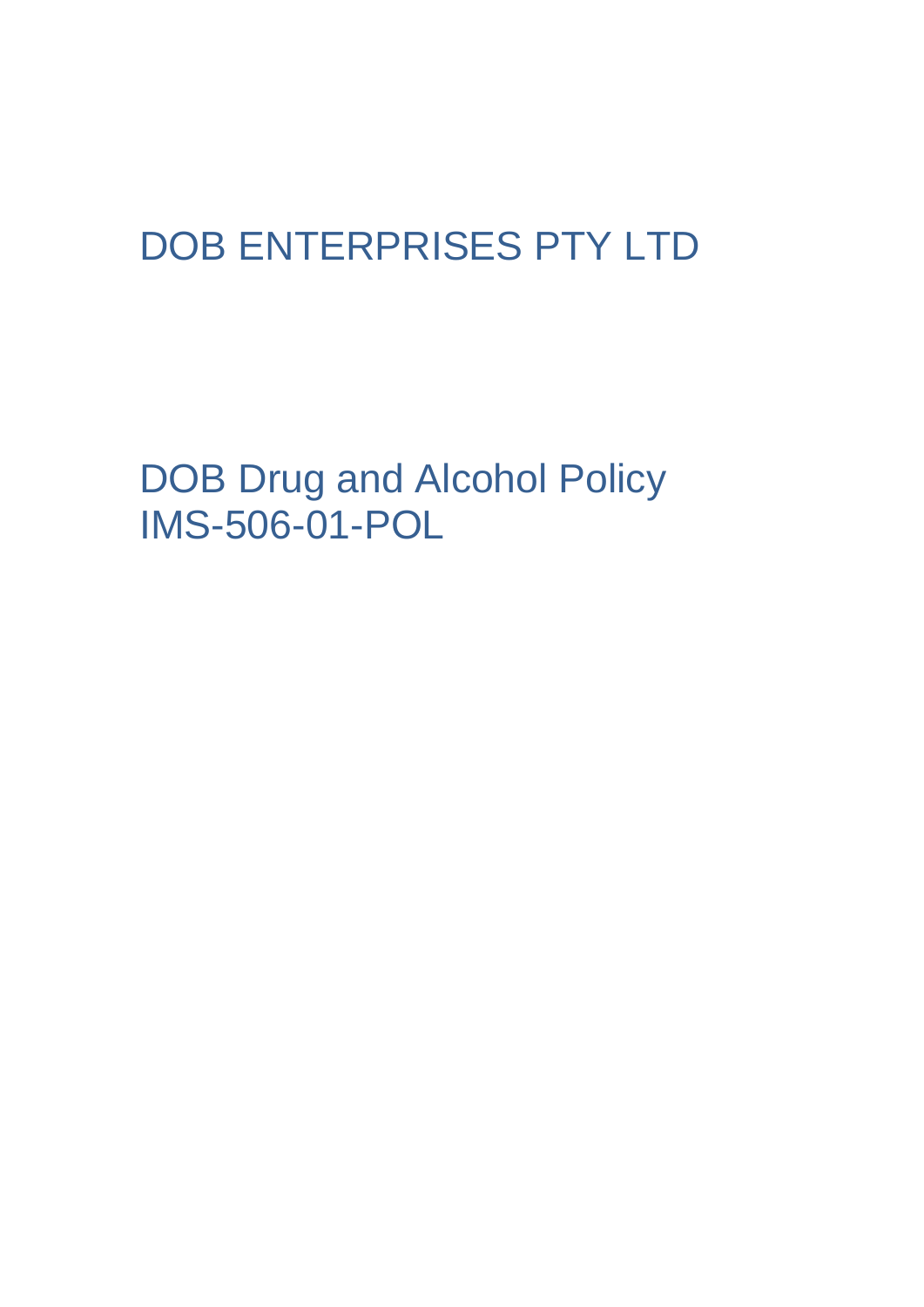# **Revision History**

| <b>Date</b> | <b>Rev</b>  | <b>Modified</b><br><b>By</b> | <b>Changes Made,</b><br><b>Review History</b>                    | <b>Reviewed</b><br>by | <b>Approved</b><br>by |
|-------------|-------------|------------------------------|------------------------------------------------------------------|-----------------------|-----------------------|
| 27.04.18    | $\mathbf 0$ | <b>Sunette</b><br>Opperman   | Creation                                                         | S Rupert              | <b>S</b> Rupert       |
| 14.01.19    | 1           | <b>Sunette</b><br>Opperman   | Addition<br>οf<br>after<br>process<br>testing<br>non<br>negative | <b>S</b> Rupert       | <b>S</b> Rupert       |
|             |             |                              |                                                                  |                       |                       |
|             |             |                              |                                                                  |                       |                       |
|             |             |                              |                                                                  |                       |                       |
|             |             |                              |                                                                  |                       |                       |
|             |             |                              |                                                                  |                       |                       |
|             |             |                              |                                                                  |                       |                       |
|             |             |                              |                                                                  |                       |                       |



**DOB ENTERPRISES PTY LTD**<br>ABN 20112 866001 **Revision** 1 **Date** 14.01.19

Level 1 49 Horton Street Port Macquarie NSW 2444 Ph: 1 300 854 622 Fax: 02 6583 8468

**Document No** IMS -506- 01-POL **Page**

Page 2 of 7

**UNCONTROLLED WHEN PRINTED OR DOWNLOADED**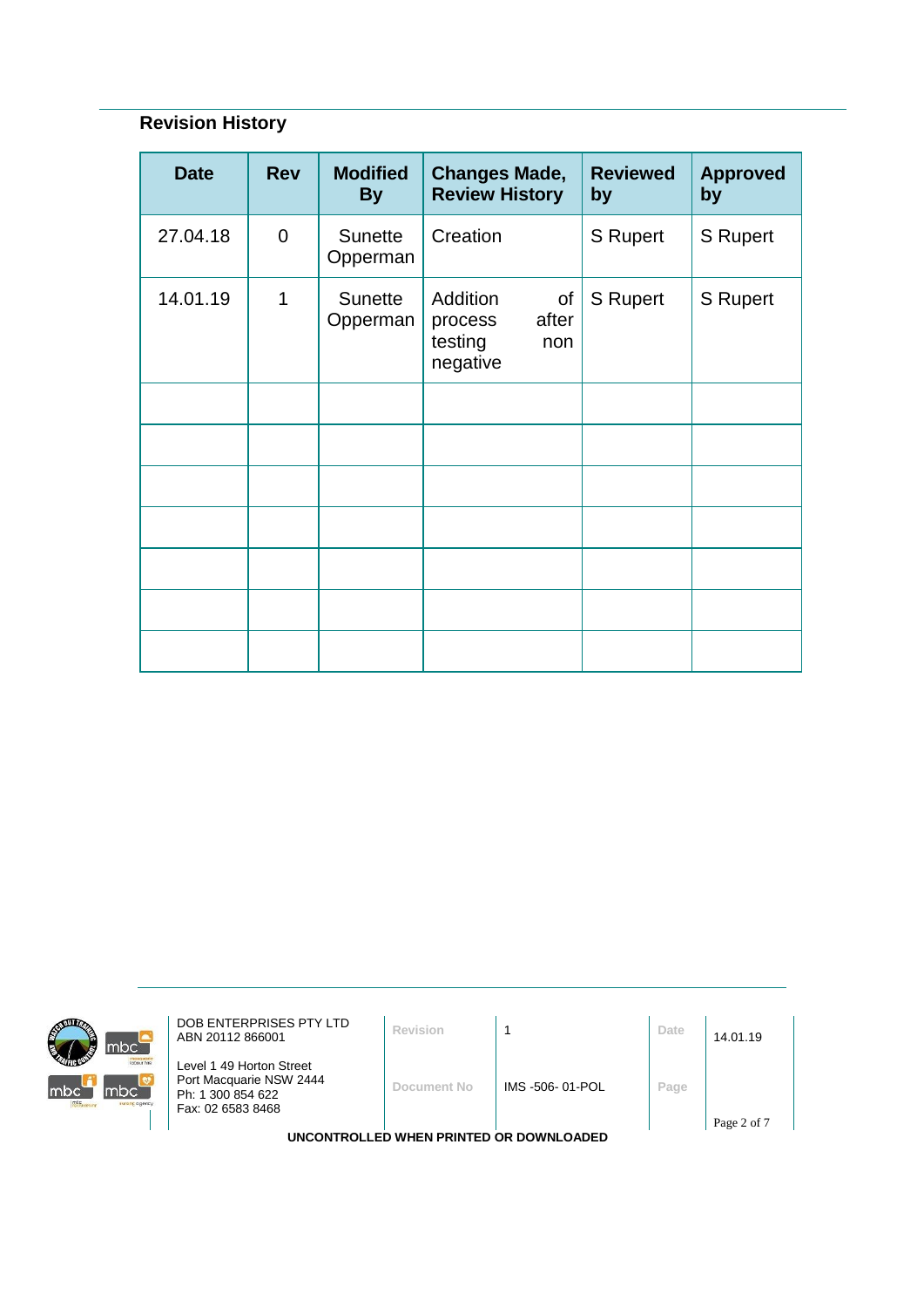# **Purpose of this policy**

This policy is to ensure that our employees and staff behave in safe, fair, and respectful way without bias or discrimination and in accordance with legal requirements. Employees and staff are expected to adhere to policies, procedures, and directives as issued by the company from time to time. Where employees do not meet standards set out by the company, these employees will receive a fair, consistent approach to addressing their behaviour and performance issues.

# **Alcohol and other Drugs Policy**

DOB Enterprises Pty Ltd trading as Watchout Training and Traffic Control, MBC Nursing, MBC Recruitment and Macquarie Labour Hire, is committed to providing a safe and healthy working environment. This policy applies to all personnel, on-hired staff, contractors employed by DOB, contractors in charge of DOB equipment, and any visitors to DOB's offices, sites, client homes, client sites or client facilities. DOB has obligations to ensure the health, safety, and welfare of its workers and people in our workplaces. Similarly, employee and workplace participants have an obligation to care for their own health and safety as well as the health and safety of those of others. This obligation includes an obligation to cooperate with an employer to ensure a safe environment.

Employees, contractors, and other staff members are expected to arrive at work **fit** for duties. This means that workers are expected to refrain from possessing, soliciting, selling, distributing, consuming, arriving, and working under the influence of alcohol and other drugs. Employees, contractors, and other staff members **may not** consume, possess, sell, solicit, or distribute alcohol or other drugs in any company operational areas and/or vehicles or while performing any activities or duties for DOB.

# **The Risks of Alcohol and other drugs**

DOB is aware of the risks of alcohol and other drugs in the workplace. These risks are addressed in the Risk Register maintained by our IMSR/WHS Manager. Some risks include:

- o Hazards to workplace participants
- o Risk of drug dependence on workplace performance
- o Legal risks of possession, consumption, distribution, or sale of illicit substances in the workplace
- o Higher rate of incidents, workplace violence, and interpersonal problems
- o Increased rate of workplace misconduct

DOB has **a zero-tolerance** policy to alcohol and other drugs in the workplace. Directors and managers are responsible for ensuring compliance with this policy. Workers will not be treated harshly, unfairly or unjustly by this policy.

DOB may perform pre-employment drug and alcohol tests.

DOB may perform random drug testing at any time without prior warning.

DOB may also perform reasonable drug and alcohol testing as part of a WHS investigation.

DOB employees may also self-nominate for testing.

DOB will use individuals who are certified to collect specimens for testing. Initial tests may be done via breath, urine, or saliva. Secondary testing may include breath, urine, saliva, blood, or hair



|                                    | DOB ENTERPRISES PTY LTD<br>ABN 20112 866001                                                   | Revision    |                 | Date | 14.01.19    |
|------------------------------------|-----------------------------------------------------------------------------------------------|-------------|-----------------|------|-------------|
| our hire<br>$\mathbf{e}$<br>agency | Level 1 49 Horton Street<br>Port Macquarie NSW 2444<br>Ph: 1 300 854 622<br>Fax: 02 6583 8468 | Document No | IMS -506-01-POL | Page |             |
|                                    |                                                                                               |             |                 |      | Page 3 of 7 |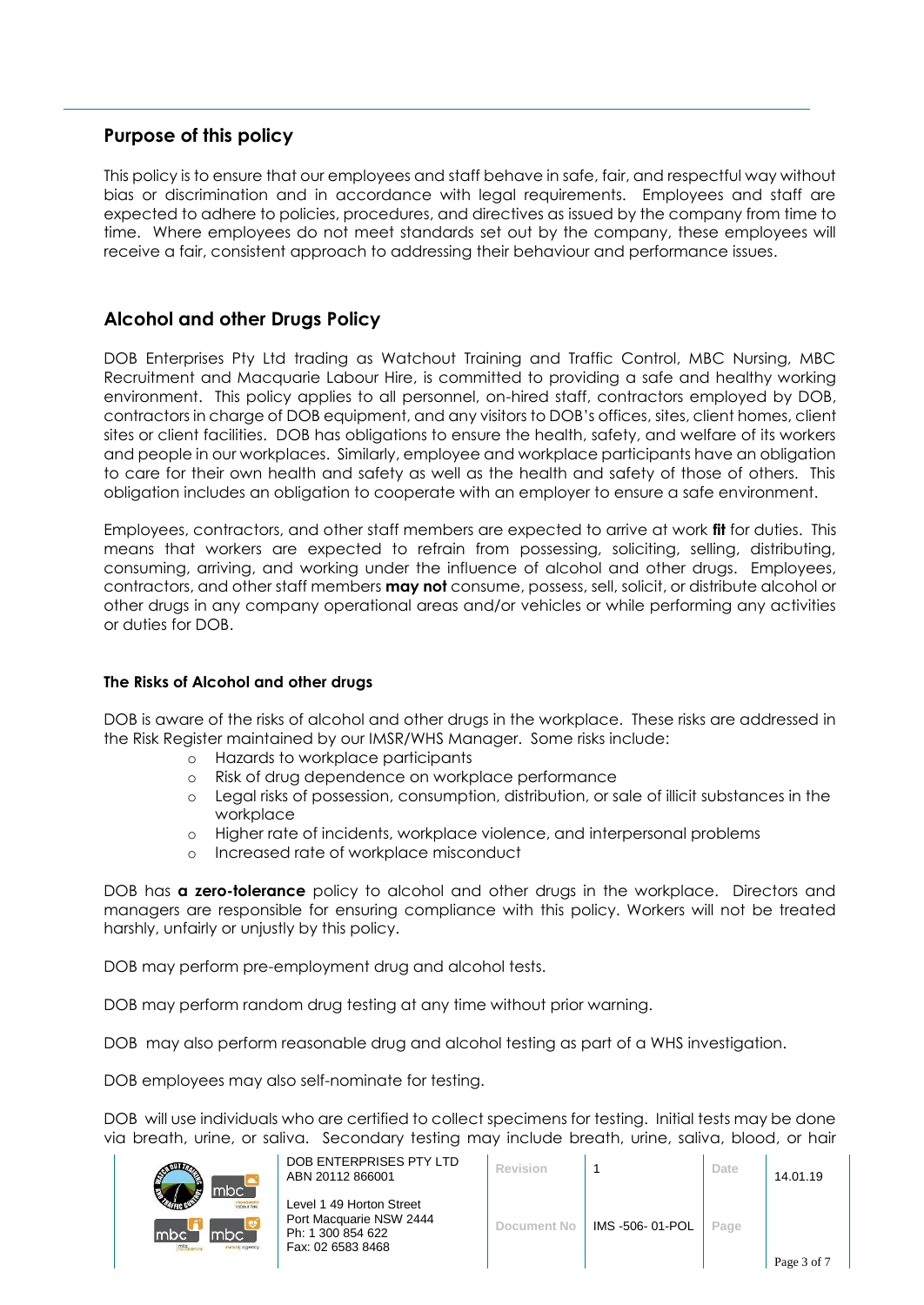testing. All testing, handling of materials, evaluation of results, and subsequent actions will be taken according to the Alcohol and Other Drugs Testing Procedure.

DOB will provide awareness programs for workers on the effects of alcohol and other drugs in the workplace. These programs will endeavour to make people aware of the dangers to themselves and others of alcohol and other drugs, their obligations as workplace participants, DOB's obligations towards them, assistance and counselling that is available for employees, and possible ramifications of using alcohol and other drugs in the workplace. Managers may receive additional training on how to manage employees who are under the influence of or who have disclosed an issue with alcohol and other drugs.

DOB will provide reasonable assistance, to any worker who requests it. There will be no reprisals against workers who request this assistance, however, the worker will be required to have a clear independent drug test before returning to site/employment. Employees who would like to access assistance may contact their direct supervisor, the WHS representative, or the Director.

DOB encourages workers to vocalise any and all concerns they have about their safety in the workplace.

DOB will handle all disclosures confidentially and take the matters disclosed seriously.

#### **Workers should**:

Refrain from using, selling, distributing, soliciting, producing, and being under the influence of alcohol and other drugs in the workplace, in work vehicles, and while performing work duties.

Workers who are not fit for duties should inform their supervisors that they will be unable to attend work at the earliest convenience.

Inform management if they are taking prescription medication that may impact their behaviour or decision-making abilities. Workers should also be aware that some standard prescription medications may produce a positive result for drug testing. Workers are encouraged to disclose that they are taking medications; if they are subjected to a random test, they will be given an opportunity to disclose that in writing. Any and all such disclosures shall be taken seriously and handled confidentially and privately.

Be aware of their actions as well as the actions of those around them. If a worker suspects that a co-worker is under the influence of alcohol or any other drug at work, they should raise this issue immediately with a supervisor. This can create an uncomfortable situation for workers, but workers should remember that they have a duty of care to protect the safety of everyone at a worksite.

Request help from their immediate manager, the WHS representative, or the Director if they would like to access a counselling or assistance program.

#### **In the event that someone is found to be in breach of this policy, DOB may**:

- Consider the nature of the offense and the environment in which it occurred
- Consider the actual and potential risks that occurred or may have occurred as a result of the breach
- Consider the nature of the breach (i.e. Is this part of a pattern or a one-off event)
- Consider any mitigating factors
- Arrange for secondary testing in the event that a workplace participant returns a notnegative result on an initial test.-



| DOB ENTERPRISES PTY LTD |
|-------------------------|
| ABN 20112 866001        |

| DOB ENTERPRISES PTY LTD<br>ABN 20112 866001                                                   | Revision    |                 | Date | 14.01.19    |
|-----------------------------------------------------------------------------------------------|-------------|-----------------|------|-------------|
| Level 1 49 Horton Street<br>Port Macquarie NSW 2444<br>Ph: 1 300 854 622<br>Fax: 02 6583 8468 | Document No | IMS -506-01-POL | Page | Page 4 of 7 |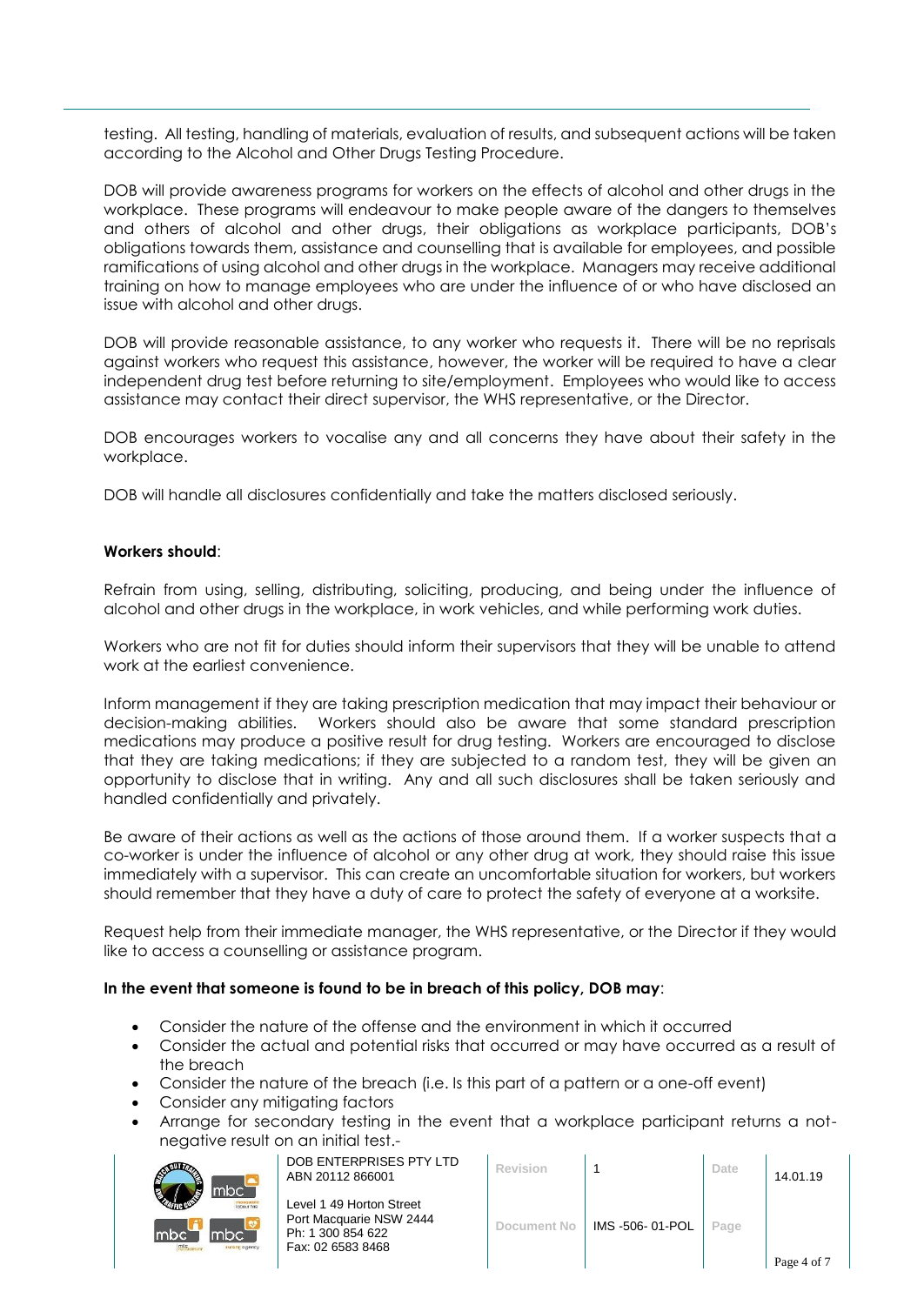• Initiate the Disciplinary Procedure laid out in the Disciplinary Procedure Policy.

Where a worker presents for duty and appears not to be in a fit state to carry out their normal duties DOB reserves the right to remove the worker from the workplace and seek advice from a medical practitioner on the worker's fitness for duty.

Supervisors and workers are obliged to ensure that no person commences or continues duty if that person appears affected by alcohol, illegal drugs or medication that may lead to a health and safety risk.

Refusal to undergo testing for drugs and alcohol will result in immediately suspension without pay.

# **Drug and Alcohol Procedure**

The Drug and Alcohol Procedure will be used in conjunction with the DOB Drug and Alcohol Policy and will:

- Provide a framework to reduce the costs to DOB of drug and alcohol use in the workplace;
- Identify, assess and control any contributing factors in the workplace to harmful drug or alcohol use;
- Provide workers with access to information and education regarding drug and alcohol use; and
- Provide access to counselling and support services to workers who have problems with drugs or alcohol.

## **Responsibilities:**

At DOB, the Person Conducting the Business or Undertaking is responsible for ensuring that:

- DOB provides a workplace where there is an effective, ethical and equitable mechanism in place to prevent and respond appropriately to the unsafe use of drugs and alcohol;
- All workers are trained and familiar with the Drug and Alcohol Procedure; and
- Review of this procedure is conducted as required.

Supervisor(s)/Manager(s) are responsible for:

- Referring workers requesting assistance for drug and alcohol related issues;
- Informing workers of the potential work-related problems that may arise from the use of drugs and alcohol;
- Informing workers of their responsibilities in relation to workplace safety, conduct and performance
- Managing and monitoring workers whose work performance or conduct is adversely affected by the misuse or abuse of drugs or alcohol;
- Providing information about referral to counselling, treatment and rehabilitation services where appropriate;
- Appointing and co-operating with an appropriate organisation and/or officer of a State or Federal Authority to conduct drug and/or alcohol testing if/when required;
- Managing Disciplinary Action appropriate to the circumstances of individual workers if/and when required;
- Ensuring all workers, including contractors are aware of and comply with this procedure.

**Workers, including volunteers and contractors**, are not to undertake any work for DOB whilst under the influence of alcohol or other drugs.

Workers who are aware of any change in the behaviour of co-workers and have grounds to believe that person's ability to work safely may be impaired, have a responsibility to report it to their supervisor or the Health and Safety Representative so action may be taken immediately.

If a worker is required to take prescribed medication and is concerned about the health and safety effects of this medication he/she must discuss the concerns with his/her manager who will determine if there is a need to modify duties on a short-term basis, or if sick leave must be taken.



| DOB ENTERPRISES PTY LTD |
|-------------------------|
| ABN 20112 866001        |

| DOB ENTERPRISES PTY LTD<br>ABN 20112 866001                                                   | <b>Revision</b> |                 | Date | 14.01.19    |
|-----------------------------------------------------------------------------------------------|-----------------|-----------------|------|-------------|
| Level 1 49 Horton Street<br>Port Macquarie NSW 2444<br>Ph: 1 300 854 622<br>Fax: 02 6583 8468 | Document No     | IMS -506-01-POL | Page | Page 5 of 7 |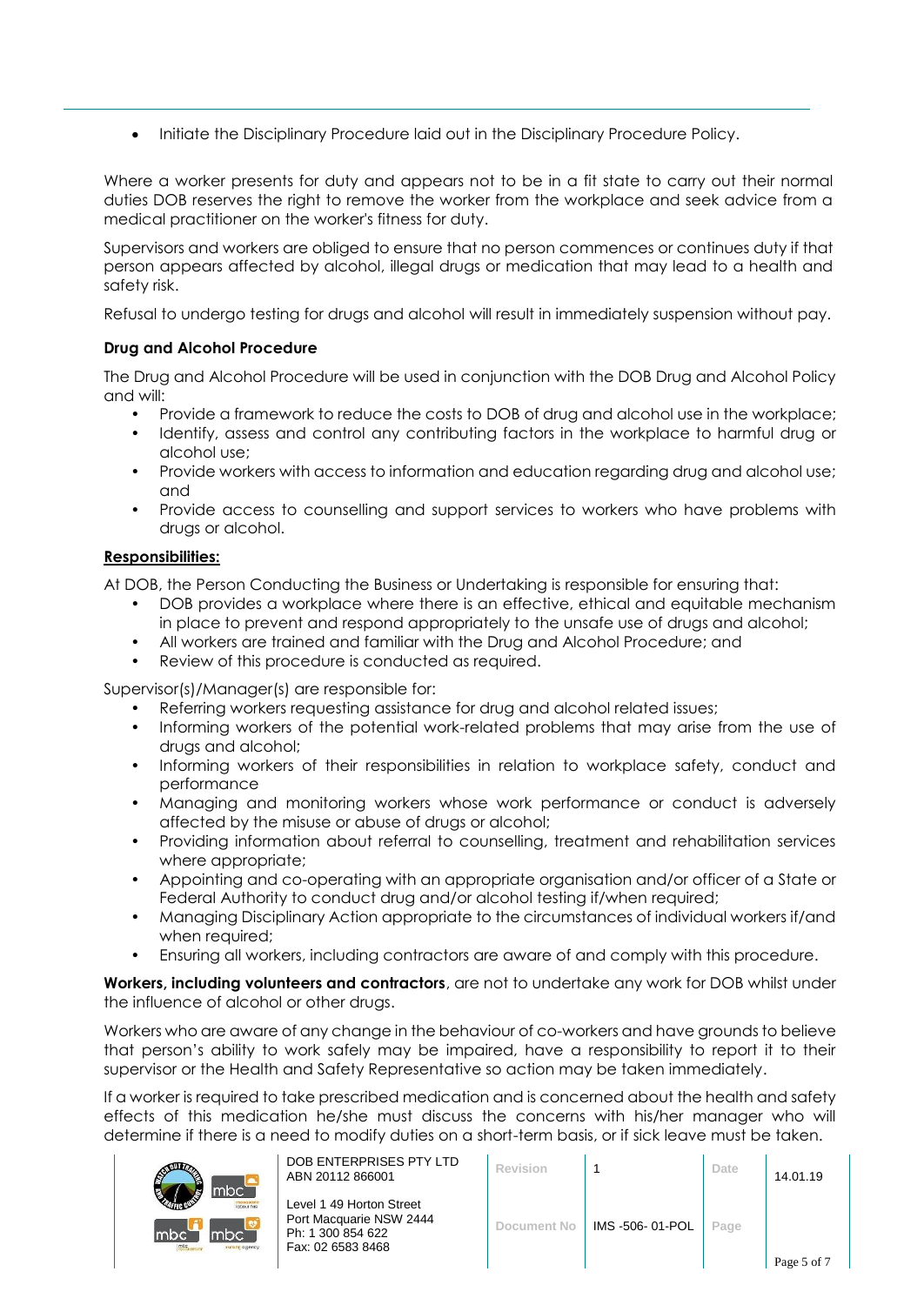# **Reasonable Suspicion:**

- 1. Approaching a worker who may be under the influence:
	- o Only a person approved by DOB Director should approach a worker who may be under the influence. "Reasonable Suspicion" should be assessed before approaching any worker who is suspected of being under the influence;
	- o Care needs to be taken when making this judgement in case the worker is ill or injured, taking prescribed medication or in some other form of distress, which may account for their behaviour;
	- o When approaching an apparently intoxicated worker it can be more effective and less confronting to talk in terms of their approach to safety and general work performance rather than their alcohol or drug use;
- 2. As far as is reasonably practicable discuss the matter with the worker in a private location away from other people;
- 3. It will then be explained to the worker that they have been approached for a breach of the Drug & Alcohol Policy;
- 4. It will be made clear that there is Reasonable Suspicion that the worker is impaired by drugs and/or alcohol;
- 5. The worker will be given the opportunity to explain the observed behaviour;
- 6. After speaking with the worker, if Reasonable Suspicion is no longer held and no further action is required, the worker can return to duty;
- 7. It will be clearly explained to the worker that refusal to submit to Reasonable Suspicion testing is a violation of this Procedure, which can lead to discipline, up to, and including, termination of employment;
- 8. Where Reasonable Suspicion is confirmed, the worker will be advised that they are to leave the workplace;
- 9. Suitable arrangements will be made to get the worker home safely;
- 10. If drug or alcohol testing is not to be carried out:
	- o The worker will be informed that they are to return to work unimpaired by drugs or alcohol on his/her next scheduled work period;
	- o The worker must report to their direct DOB Supervisor upon return to work before returning to their work duties;
	- o A meeting will be arranged upon the worker's return to the workplace between the worker and relevant DOB Team to enable consultation to occur regarding any monitoring and management of the worker, or disciplinary action, as per the applicable HR policy and procedure;
- 11. Drug or alcohol testing:
	- o Workers who are suspected of being under the influence of illicit drugs or alcohol whilst at work and deny this will be provided with the opportunity to undergo suitable testing by a medical professional. This testing will include blood and urine tests;
	- o Testing will be carried out in accordance with the *AS4308:2008 "Procedures for Specimen Collection and the detection and quantisation of drugs of abuse in urine";*
- 12. All health and medical information will be treated as strictly confidential and will be stored in accordance with the National Privacy Principles established by the *Privacy Act 1998 (Commonwealth).*



DOB ENTERPRISES PTY LTD ABN 20112 866001 **Revision** <sup>1</sup> **Date** 14.01.19

| <b>Revision</b>    |                | Date | 14.01.19    |
|--------------------|----------------|------|-------------|
| <b>Document No</b> | IMS-506-01-POL | Page | Page 6 of 7 |